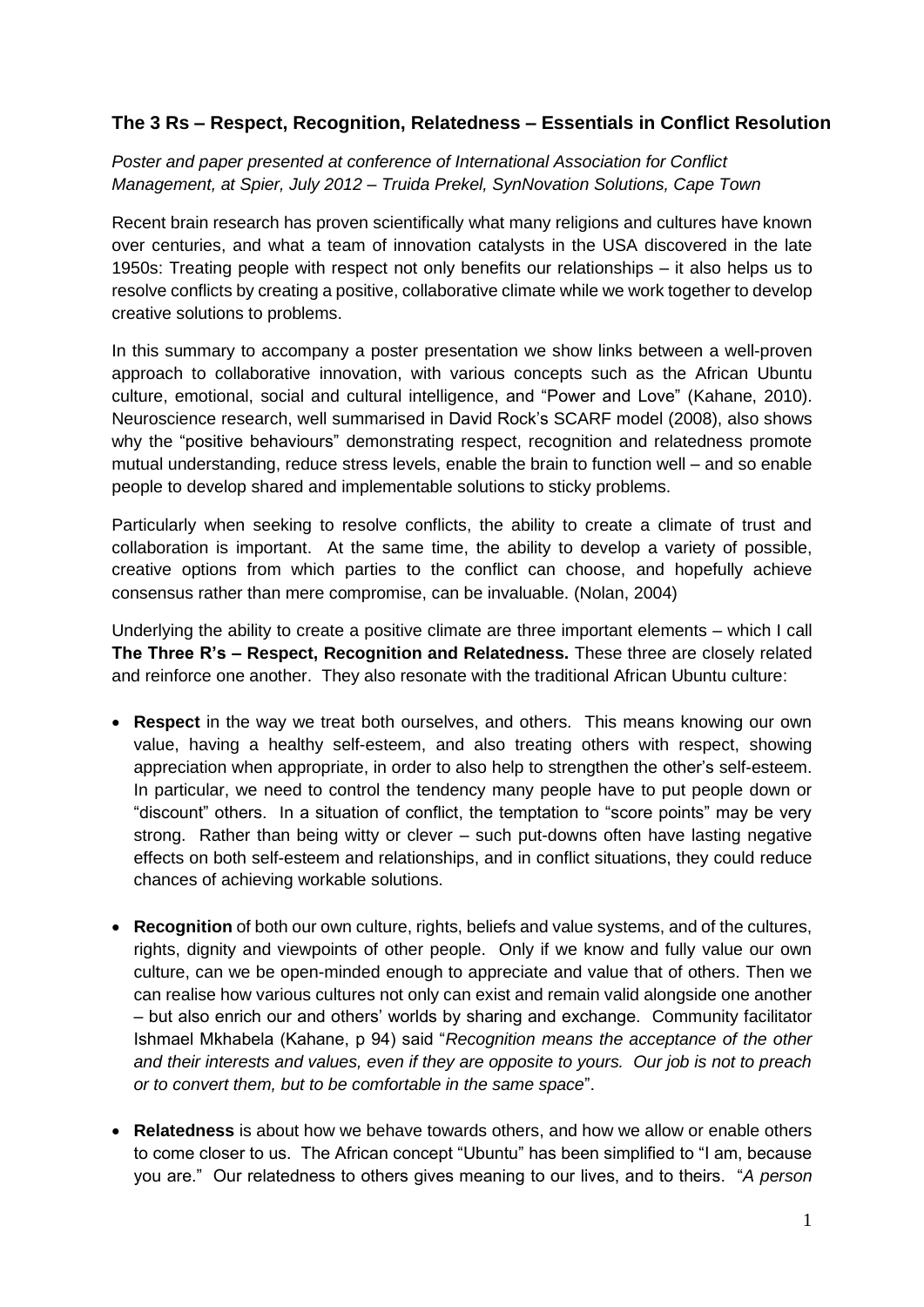*with ubuntu is open and available to others, affirming of others, does not feel threatened that others are able and good, for he or she has a proper self-assurance that comes from knowing that he or she belongs in a greater whole, and is diminished when others are humiliated or diminished, when others are tortured or oppressed. –* Desmond Tutu, 1999

Two important factors in relatedness are Power and Love. "*Power properly understood is nothing but the ability to achieve purpose. It is the strength required to bring about social, political and economic change…. Power without love is reckless and abusive, and love without power is sentimental and anaemic" –* Martin Luther King, in Kahane, 2010*.* Power can be used positively to take initiative, and achieve and create opportunities or change – Power TO.., and often WITH others. Or it can be negative or abusive, as Power OVER others, where we consider our own interests first, and may use others for our own interests. Similarly Love can be positive or generative – bringing people together in respectful, supportive, enjoyable relations, through which they can achieve more than alone – or it can be degenerative if it makes individuals too dependent or submissive – so that they allow others to over-use or even abuse Power over them. (Kahane, 2010)

# **Creating a positive climate that can assist with Conflict Resolution**

Over 50 years ago – after audio-taping and analysing their own innovation sessions – Synectics (see [www.synecticsworld.com](http://www.synecticsworld.com/) and Nolan & Williams, 2010) discovered those "positive behaviours" that promote not only creativity and innovation, but also participation, collaboration and commitment to shared solutions. And they identified "negative behaviours" that get in the way of new ideas, collaboration, healthy relationships and performance.

Figure 1 shows the key behaviours that create an idea- and innovation-friendly climate in firms or work groups – and Figure 2 shows those that, in contrast, inhibit the generation and development of novel ideas, while usually also reducing motivation and participation. As a top executive once said to me, "Sadly the 'red behaviours' are the default behaviours of most South African managers". We do not mean that the "green behaviours" are the only acceptable ones – but it would be helpful if they could become the "default" behaviours, and the more power- and hierarchy-related "red behaviours" were used only when required. "Red behaviours" can be essential in times of crisis or poor performance. The positive behaviours can be seen as combining both Generative Power and Generative Love.

There are many reasons why individuals, groups and companies may find it difficult to make the positive behaviours a way of life, or the basis of their relationships:

- In many organizations in business, government and academia authoritarian, highly analytical approaches and hierarchy have been a way of life for decades – if not centuries – and they often give people on various levels a sense of security and place.
- Many managers have learnt or read about the benefits of participative management and more people-oriented approaches, and sincerely want to change – but find it hard to change old habits, and may fear a loss of power or control if they "let go" of the old ways.
- Many people particularly managers, academics and professionals, and also negotiators – believe they prove their ability and intelligence, and they contribute to insight, by challenging or questioning almost all statements or ideas put forward by others – "I am just playing devil's advocate". Such questions may be very useful in analytical problem solving,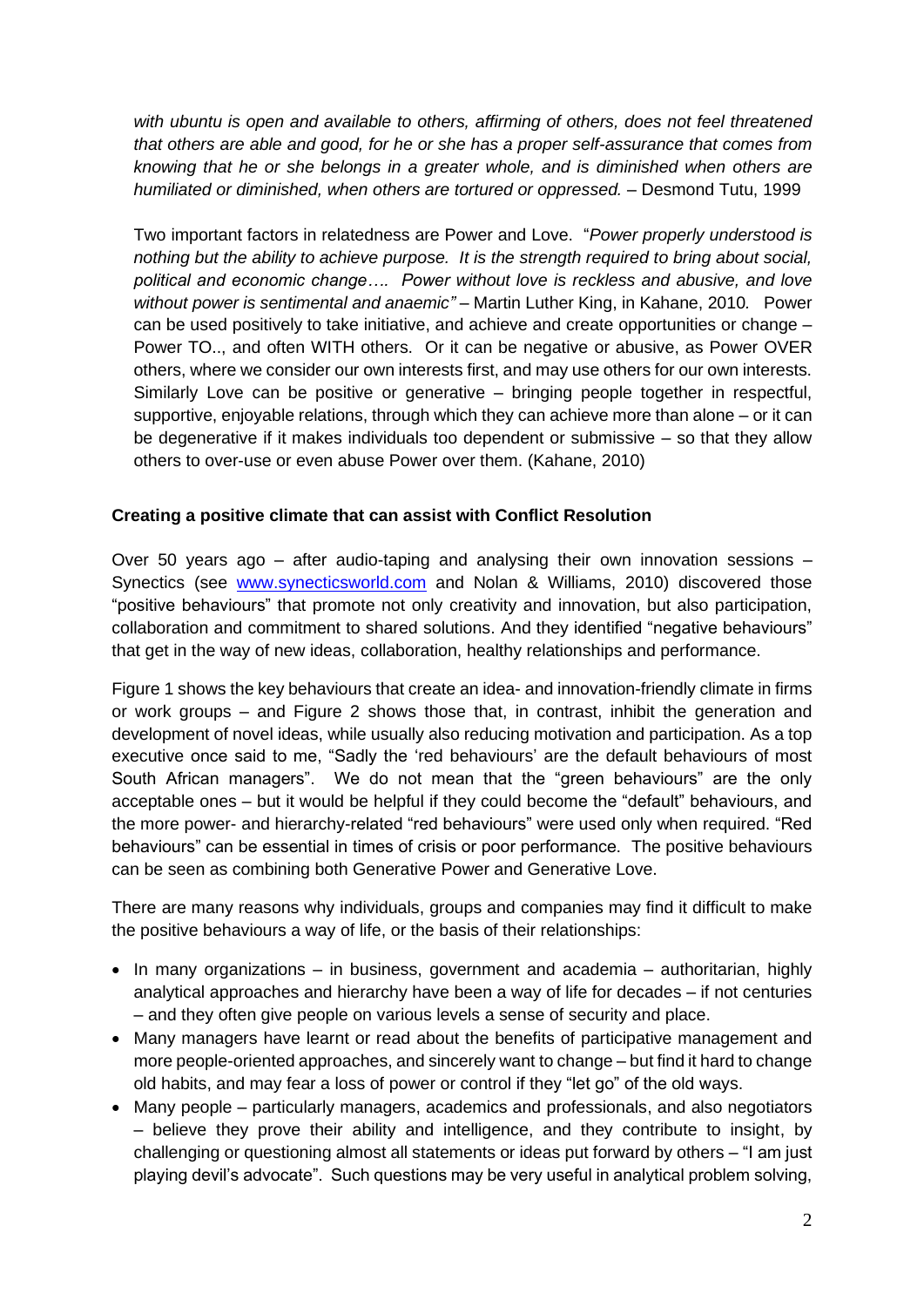investigations and diagnosis. However, most people do not realise that – in situations requiring creativity and trust – questions could stop the flow of ideas, make people defensive, and create a climate in which people feel it is risky to speak up.

- Much of our education and professional training in law, accounting, engineering, business, science, philosophy or whatever – is strongly based on facts, logic, structure and analytical approaches. The kind of open-mindedness, flexibility, informality and tolerance of ambiguity – even playfulness – needed for creativity is seldom encouraged.
- A deep-seated barrier in most individuals is that people get anxious and defensive if they feel that others treat them with disrespect or "put them down". They then almost unconsciously revert to negative behaviours, either by counter-attacking or by withdrawing. (In Prince, 2003, the Synectics founder described how they discovered the "discountrevenge" cycle, defensiveness, the rule of "assuming positive intent" and "how emotional field affects performance" - [www.georgemprince.com.](http://www.georgemprince.com/))

Figure 3 below shows the contrast between a climate in which people feel threatened, are very competitive, and focus mainly on their own interests (on the left), and a more open climate. A negative climate is typically both created, and reinforced, by the "red" behaviours being dominant. In contrast, the positive behaviours create a climate which people share ideas, build on one another's ideas and thus unlock energy and collaboration. Synectics and SynNovation (the process as adapted and used in South Africa since 1996) use a way of facilitating and a set of ground rules and other techniques that help to create this solutionsharing climate. It is so positive that we have often been brought in where the main problem was conflict – after a merger, around issues of perceived racism, radical change and diversity after 1994. And the people went away with both new ways to work together, and creative business solutions and agreements in which all had a high level of ownership.



# **Figure 1 Positive behaviours**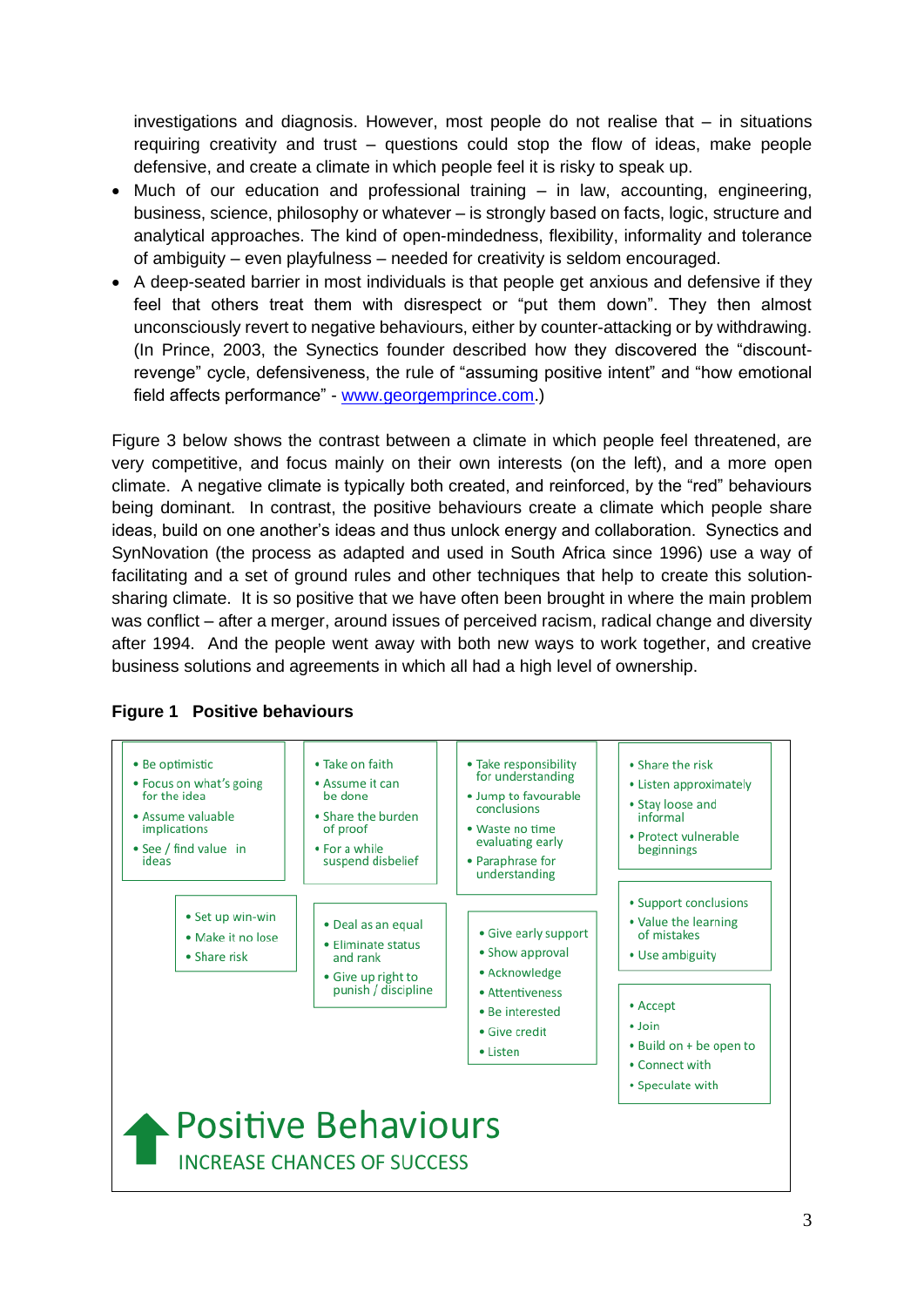**Figure 2 Negative behaviours**



**Figure 3 Creating a climate that promotes collaborative creativity and innovation**

# Creating the Climate for Innovation





CLIMATE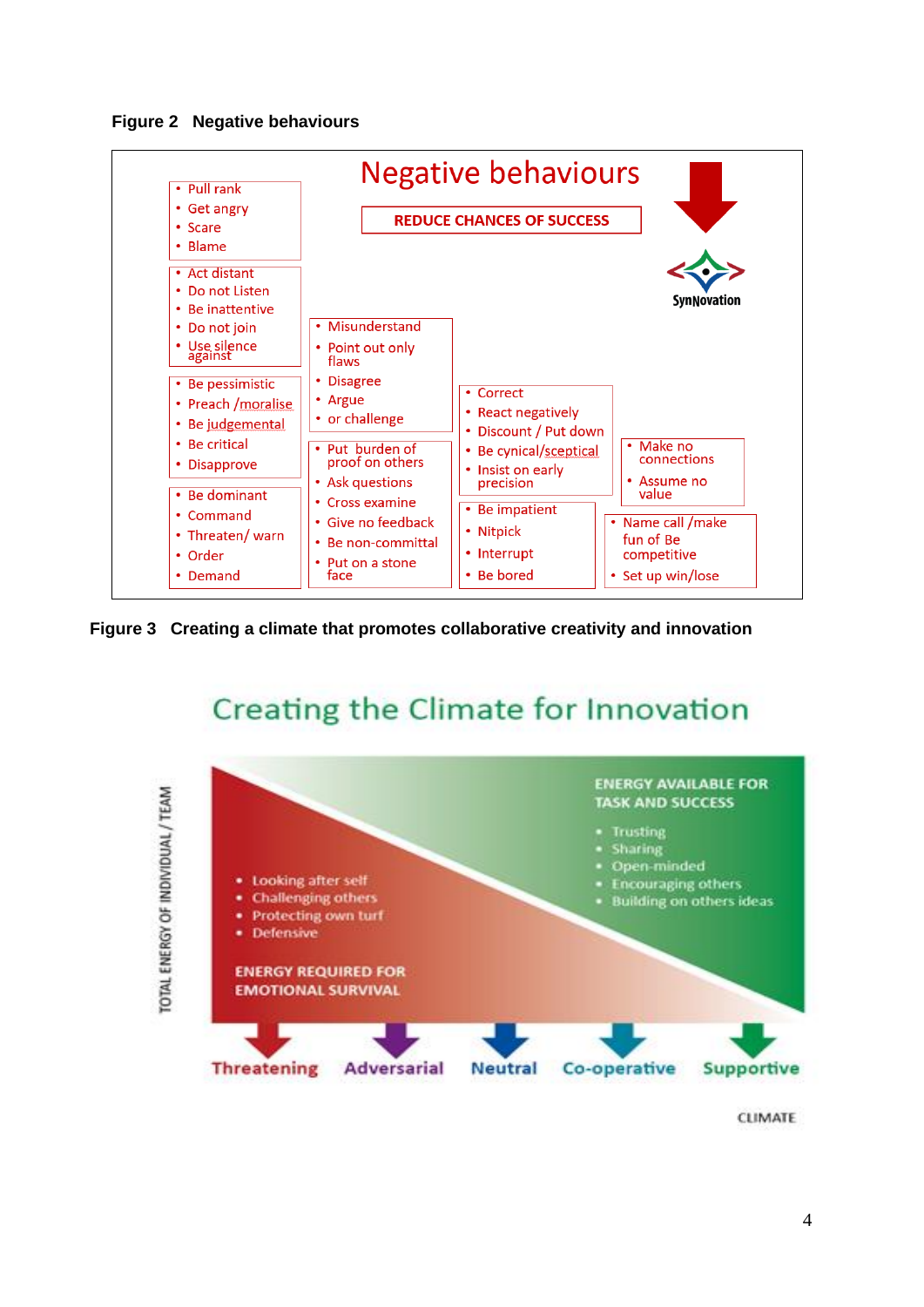In recent years business leaders and negotiators world-wide – and far more so in South Africa – have faced dramatic changes. It has become clear that management models of the past no longer suffice to guide us and our organisations through the challenges of our times. This does not mean we do not value the benefits and strengths of many of the approaches contained in past management models. Managers certainly still need various skills, structures and disciplines to ensure tasks are done, and are done well. However, we also need to broaden and adapt our leadership and problem-solving approaches to incorporate a wider repertoire of styles to cope with the demands and the people of the present and future.

In the past, leadership styles mostly tended to be individualistic, rational, hierarchical, competitive, strongly power- and goal-oriented, focussed, and generally *forceful and directive*. To steer organisations through changes and challenges in the environment, leaders **also** need to become more concerned about others, flexible, adaptable, intuitive, innovative, open-minded, aware of "the big picture" – more *thoughtful and responsive*

## **Figure 4 Leadership styles linked to climate**

# Leadership styles linked to climate

#### **TRANSACTIONAL** "masculine"

In the past, leadership styles mostly tended to be individualistic, rational, hierarchical, competitive, strongly power- and goaloriented, focussed, and generally forceful and directive.



#### **TRANSFORMATIONAL** "feminine"

To steer organisations through changes and challenges in the environment, leaders need to become more concerned about others, flexible, adaptable, intuitive, innovative, open-minded, aware of "the big picture" - more thoughtful and responsive.

Workforces and individuals have become more diverse, and more aware of their rights. This requires the "leader as master" to also become "leader as colleague". Many "transformational" leaders have adopted a more open, egalitarian and participative style. They realise they need to be more collaborative, supportive and aware of relationships and feelings. These insights are essential if leaders want to ensure that people on all levels are committed to the long-term success of organisations. This wider spectrum of attributes and behaviours empowers both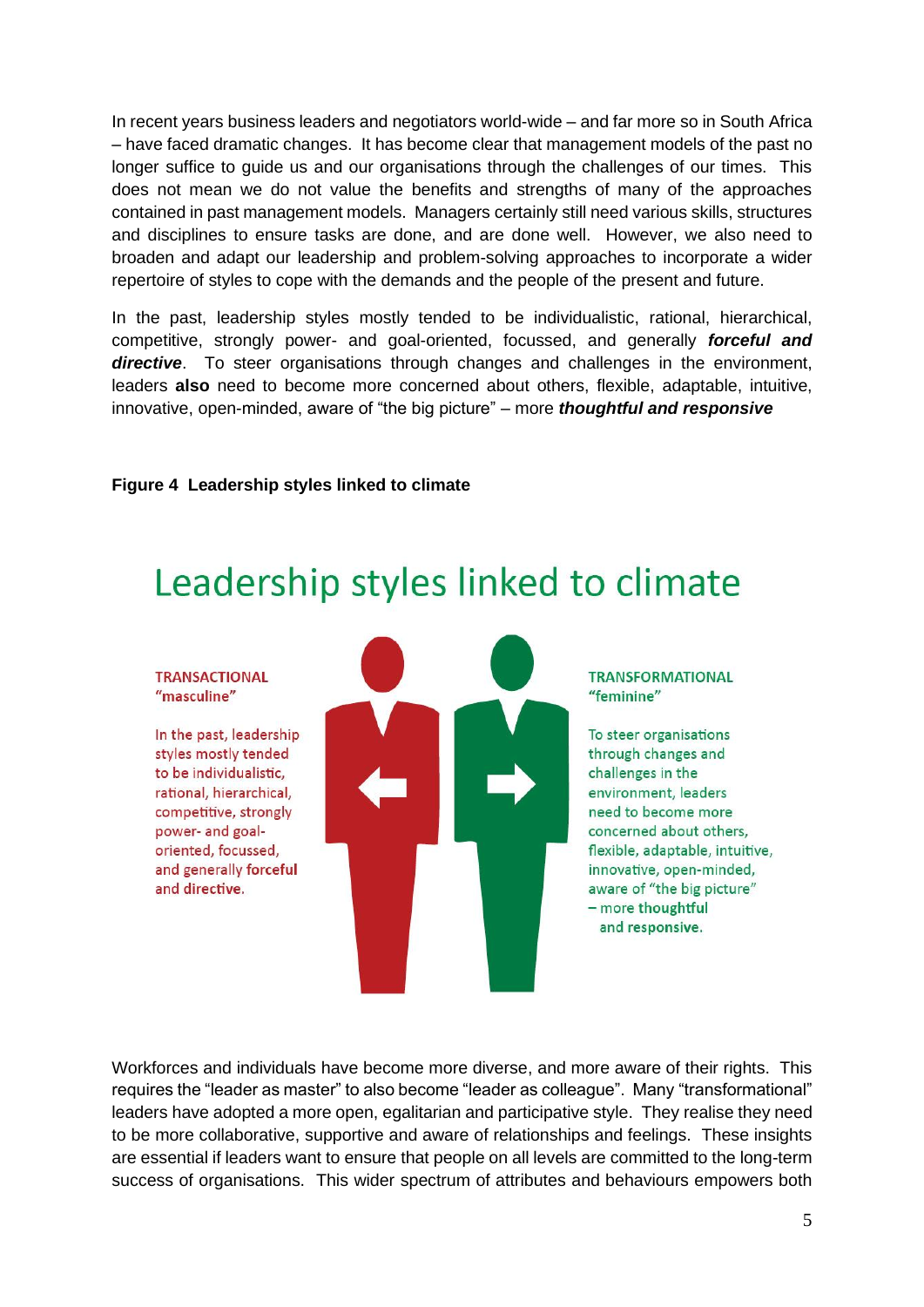leaders and followers to function more effectively. The positive "green behaviours" are a valuable tool to help leaders and others to move from the traditional, "transactional", hierarchical, more authoritarian "red behaviours", to establish a climate that promotes innovative planning and collaborative problem-solving.

Internationally, leaders who have achieved success in their companies and beyond, by introducing new, more participative, flexible approaches serve as examples: Richard Branson of the Virgin Group, Anita Roddick of Body Shop, and the "maverick" Brazilian entrepreneur Ricardo Semler. Exceptional political and church leaders like Nelson Mandela and Archbishop Desmond Tutu are also examples of the power of openness and "positive behaviours" based on respect, recognition and relatedness – or "the Ubuntu culture".

# **How to create a supportive climate that creates trust and space for agreement**

In many workgroups, people are competitive, and shoot down one another's ideas. In fact, challenging others' ideas is part of business culture in many organisations, and some believe it is the best way to "test" how good an idea is. "If you can't shoot it down, it must be a good idea". However, this often results in more energy and time going into point-scoring and protecting turf, than into problem-solving or trying to reach agreement.

A key ground rule that helps to create a supportive climate is "*Assume positive intent".* A secretary phoned us after her company's top managers had attended a strategy and conflict management workshop. "What have you done to the guys?" *"What's wrong?"* "No, what's right! They're no longer shouting at each other – they're talking to each other!" In the workshop, they had discovered new ways of relating and working together. *Assume positive intent* helps to build trust. Usually we don't know whether others mean what they say or do positively, or negatively. Unsure, particularly when we suggest new or untested ideas, if others have criticised us or our work, or if the climate is conflictual, we easily become defensive and counter-attack, shoot down the other person's next idea; or else we withdraw. Thus the relationship spirals downwards. If we assume others' intention is positive (give them the benefit of the doubt, or "turn the other cheek"), the effect on us, and thus our response, can become positive. Thus we build co-operative relationships, or an "upwards spiral". Although this may seem a bit optimistic or naïve, it is amazingly effective.

The positive behaviours are very similar to the behaviours suggested in recent decades, in terms of Emotional Intelligence, and subsequently also in terms of Social and Cultural Intelligence, as shown in Figure 5 (Goleman, 2006), and to the traditional African Ubuntu culture. These are also the behaviours prescribed (but sadly not always practised consistently) by many religions all over the world. At the same time, they link to "The Three Rs" of Respect, Recognition and Relatedness.

Green behaviours usually "bring out the best in people" because they help to build their selfconfidence, engagement and a sense of belonging. Red behaviours – when needed, for example in times of crisis or under-performance - are most effective and have the most impact when they are used sparingly and fairly, and when a positive climate has been built by respectful interactions and green behaviours in everyday relationships.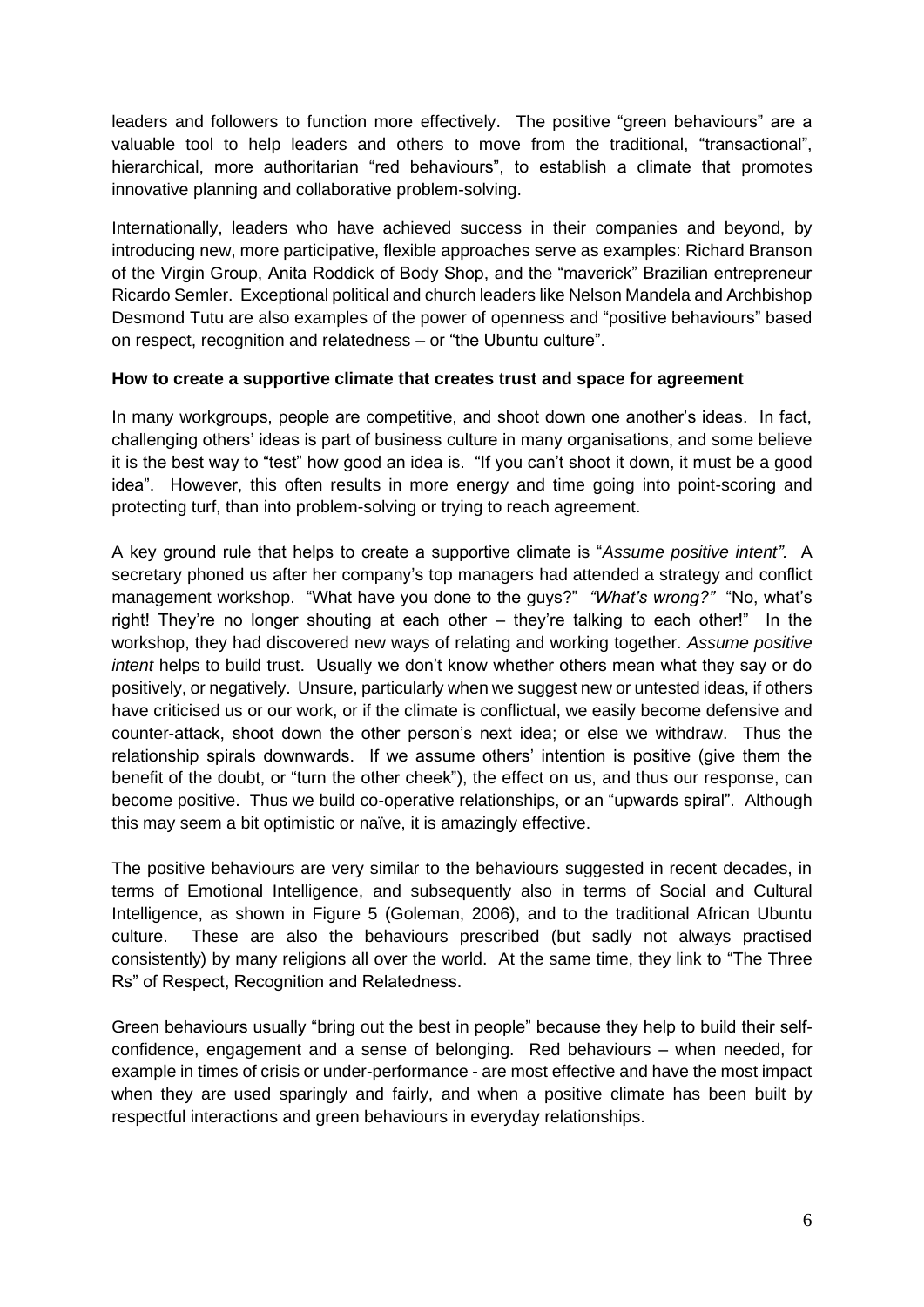# **Figure 5 Four Different forms of Intelligence – Linked to positive behaviours**



*Adapted from an unpublished presentation by Lize Booysen.*

## **Linking this to Neuroscience – and to finding shared solutions to conflict**

The lasting results and effectiveness of the Synectics and SynNovation principles, process and practical tools in creating a solution-minded climate and managing conflict, can now be explained by neuroscience (Rock, 2008, 2009). Behaviours, ground rules and facilitation that create a positive climate, clarity in roles and process, a variety of fun group activities, recognition and reward of ideas, even informal seating and healthy "brainfood" provided during workshops or meetings, all enhance a positive experience or "well-being" in participants, and release positive neuro-transmitters. This encourages participants to use the positive behaviours and tools afterwards, and thus also enhances "durability" of change.

The organising principle of the brain is to minimise threats and to maximise reward. Chemical messengers – neurotransmitters – let the brain know if it is receiving "good news or bad news", and then activates specific parts of the brain. The reward response is transmitted by dopamine to stimulate the nucleus accumbens (NA).

Key neuro-transmitters include Serotonin (mood, sleep, appetite), Dopamine (DA) (interest, gratification) and Noradrenaline/Norepinephrine (NE) (alertness). Fear (real or imagined, in work or nature, life-threatening or emotional) releases NE, triggers the amygdala and induces stress. Under stress or conflict conditions serotonin and DA drop, and NE increases and stimulates the amygdala.

While feelings like fear, anxiety, and anger trigger the amygdala – the nucleus accumbens is associated with feelings of interest and gratification. However, activation of the nucleus accumbens can suppress the amygdala, and vice versa.

In many companies, or if individuals are faced with a big problem or conflict, people may experience the climate as threatening, with feelings of fear or anxiety for some, or most, of the time. In simple terms the SynNovation ground rules, used to create a positive climate, can reduce the "threat" response by reducing fears in several ways. At the same time, thinking tools and fun activities are likely to increase dopamine production to stimulate the NA, the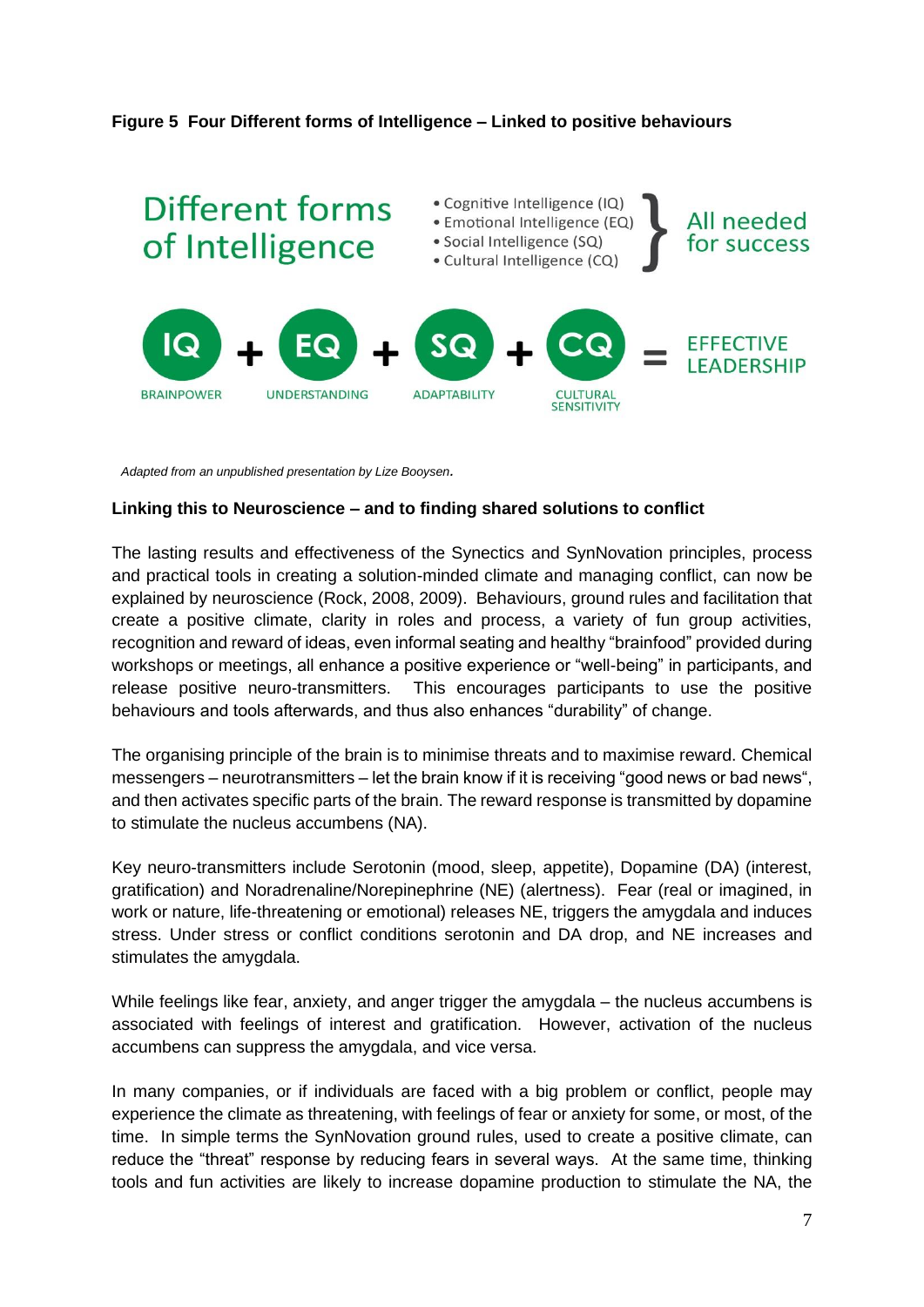brain's "pleasure centre" associated with psychological well-being. The more dopamine release activates the NA, the more the amygdala is suppressed, reducing fears.

Managing fear and enhancing pleasure has an added side benefit – it ensures that the neurochemicals are at "just the right" levels for peak performance. Table 1 shows the key conditions required for effective brain functioning, with strategies that Rock (2009) proposes to manage these, and tools and principles SynNovation and Synectics use to manage these.

|  |                                                                             |  | Table 1 Managing optimal neurochemistry for performance and problem-solving - |  |
|--|-----------------------------------------------------------------------------|--|-------------------------------------------------------------------------------|--|
|  | Achieving David Rock's strategies by using SynNovation tools and principles |  |                                                                               |  |

| <b>Required</b><br>for<br>effective<br>brain<br>functioning      | <b>Rock</b><br><b>David</b><br>strategies                                         | <b>SynNovation</b><br>tools<br>that<br>help<br>meet<br>to<br>requirements                                                                                                                                    |  |  |  |  |  |
|------------------------------------------------------------------|-----------------------------------------------------------------------------------|--------------------------------------------------------------------------------------------------------------------------------------------------------------------------------------------------------------|--|--|--|--|--|
| Reduce<br><b>ANXIETY</b>                                         | Reduce<br>information in<br>prefrontal cortex<br>Activate other<br>parts of brain | Structure of process<br>Practical tools and steps<br>All ideas are captured, verbatim<br>All senses are involved in various "excursions"<br>and tools                                                        |  |  |  |  |  |
| Increase<br><b>ALERTNESS</b><br>Noradrenaline,<br>Norepinaphrine | Create urgency<br>Visualise and<br>verbalise the<br>"scary"                       | Tight time limits to solve problems $(10 - 60$ min.)<br>Target to generate many ideas<br><b>Clear Task Statement</b><br>Listening for ideas<br>Clearly stating, and building on, ideas                       |  |  |  |  |  |
| Increase<br><b>INTEREST,</b><br><b>GRATIFICATION</b><br>Dopamine | <b>Novelty</b><br>Humour<br>Changing<br>perspectives                              | Expectation for newness, surprise, AHA!<br>Humour in sharing connections or triggers to<br>thoughts, variety of triggers<br>Walking around during "excursions"<br>Changing roles, using different techniques |  |  |  |  |  |

Credit: Lu-Marie Sobey

David Rock (2008), has developed the "SCARF Model", (Figure 6) in which he identified five main social dimensions that are essential for our effective functioning: Status, Certainty, Autonomy, Relatedness and Fairness. If we feel these needs are met, we feel rewarded, move "toward" the situation, and our brains function well. If we feel short-changed, or threatened in terms of social interactions affecting one or more of these – the negative chemicals, emotions and behaviours come into play, and undermine our performance.

Insight into these triggers, both in ourselves and in others, is invaluable in managing our interpersonal relations, and particularly in building mutual understanding if we need to manage conflict, or find mutually acceptable solutions. If we feel threatened, "labelling" or reframing the situation by assuming positive intent and by responding positively ("turning the other cheek") is often useful. And if we can try to understand where the other party/ies come from in terms of the SCARF model, we can seek to find those concessions or gestures that may be needed to move them from negative to positive, and towards conflict resolution.